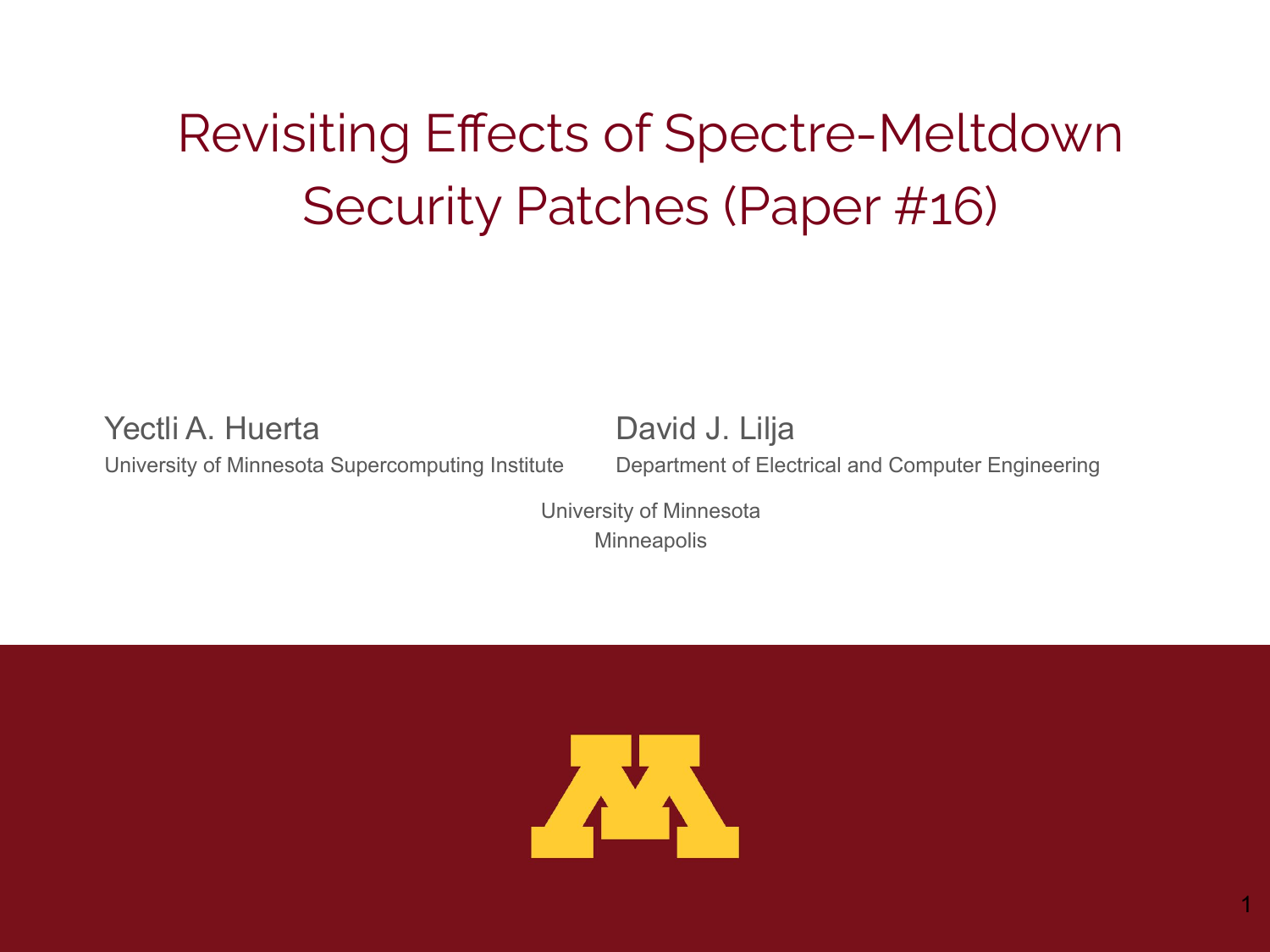#### Patches and Possible effects

- Security patches have potential performance effects
- Concerns with Spectre-Meltdown fixes
- Previous works showed performance effects were small
- We showed relative effects on the system in term of Top-Down metrics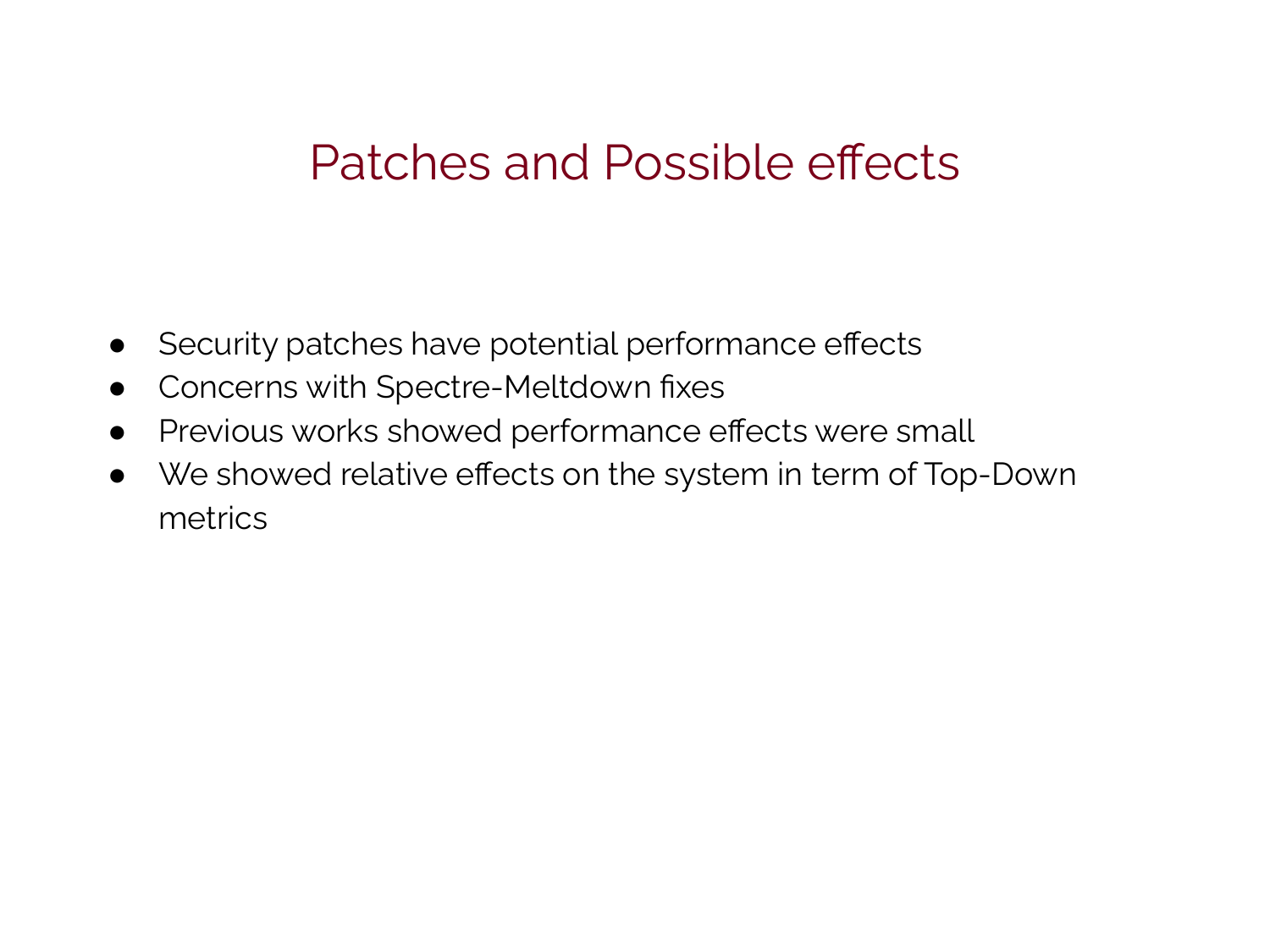#### Spectre/Meltdown Attacks

- Meltdown
- Spectre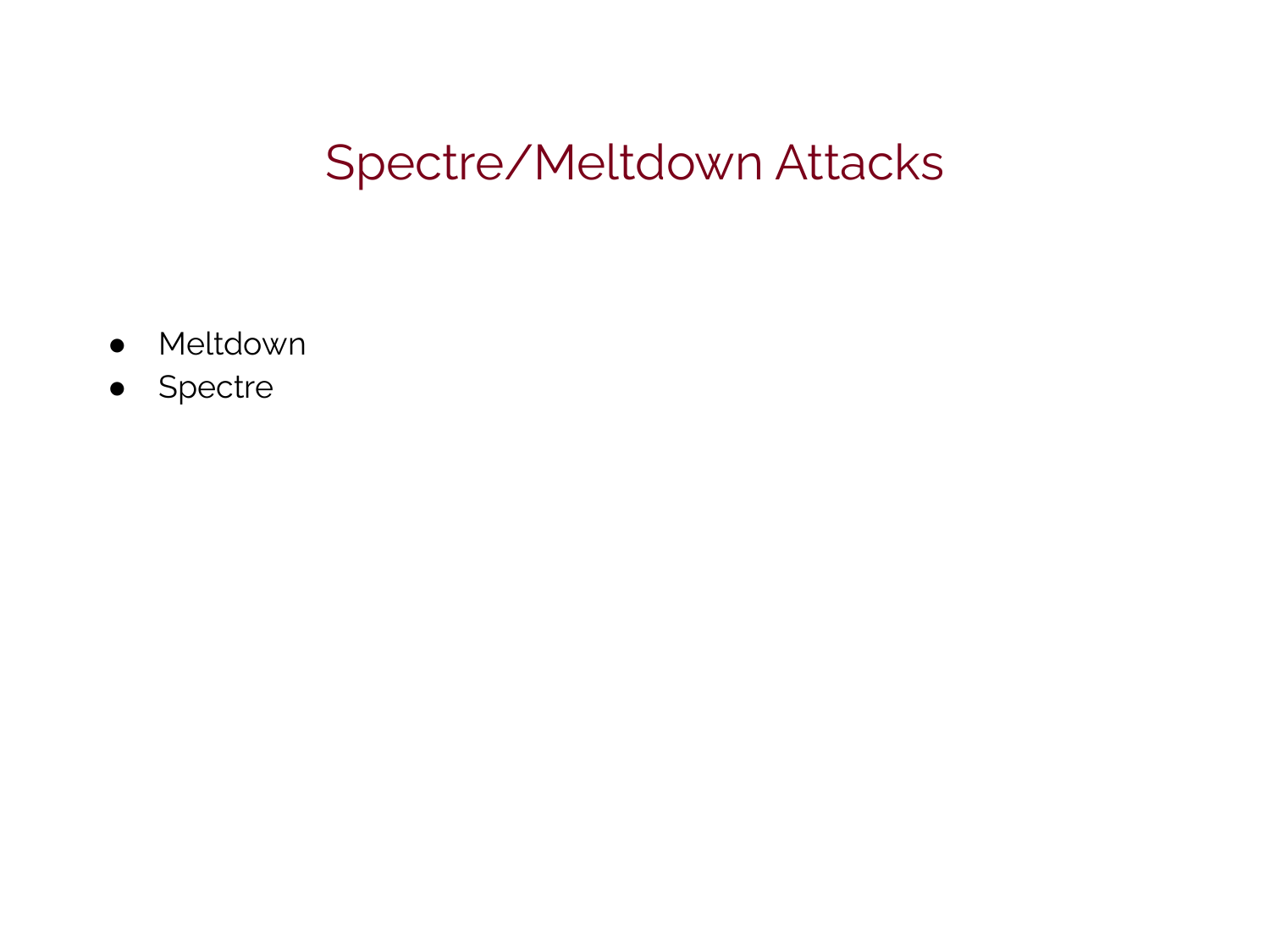### Effect of Security Fixes

- Permanent patch
	- spectre Variant 1
- dynamic patches
	- Spectre Variant 2
	- Meltdown, variant 3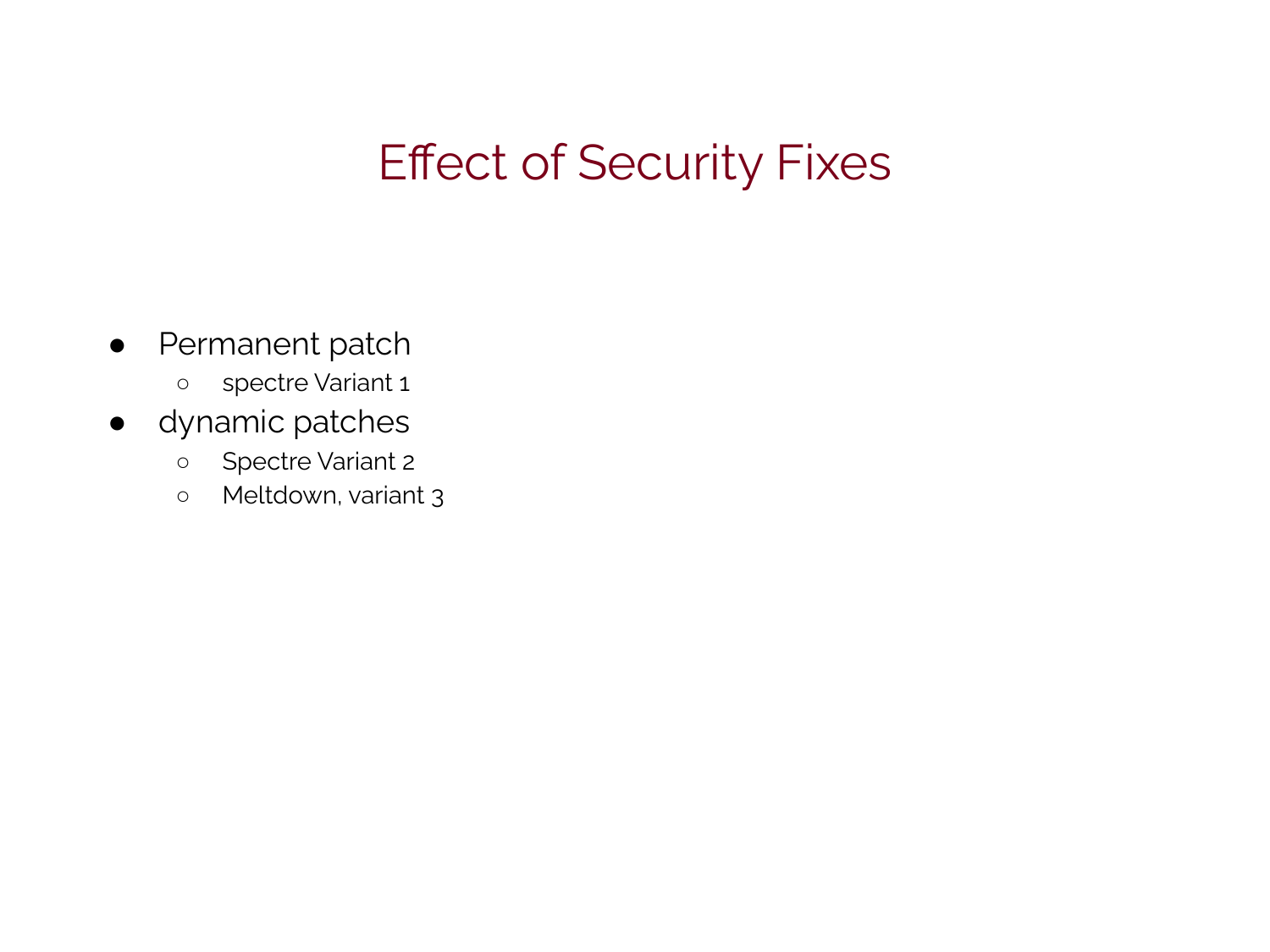### The Top Down Method

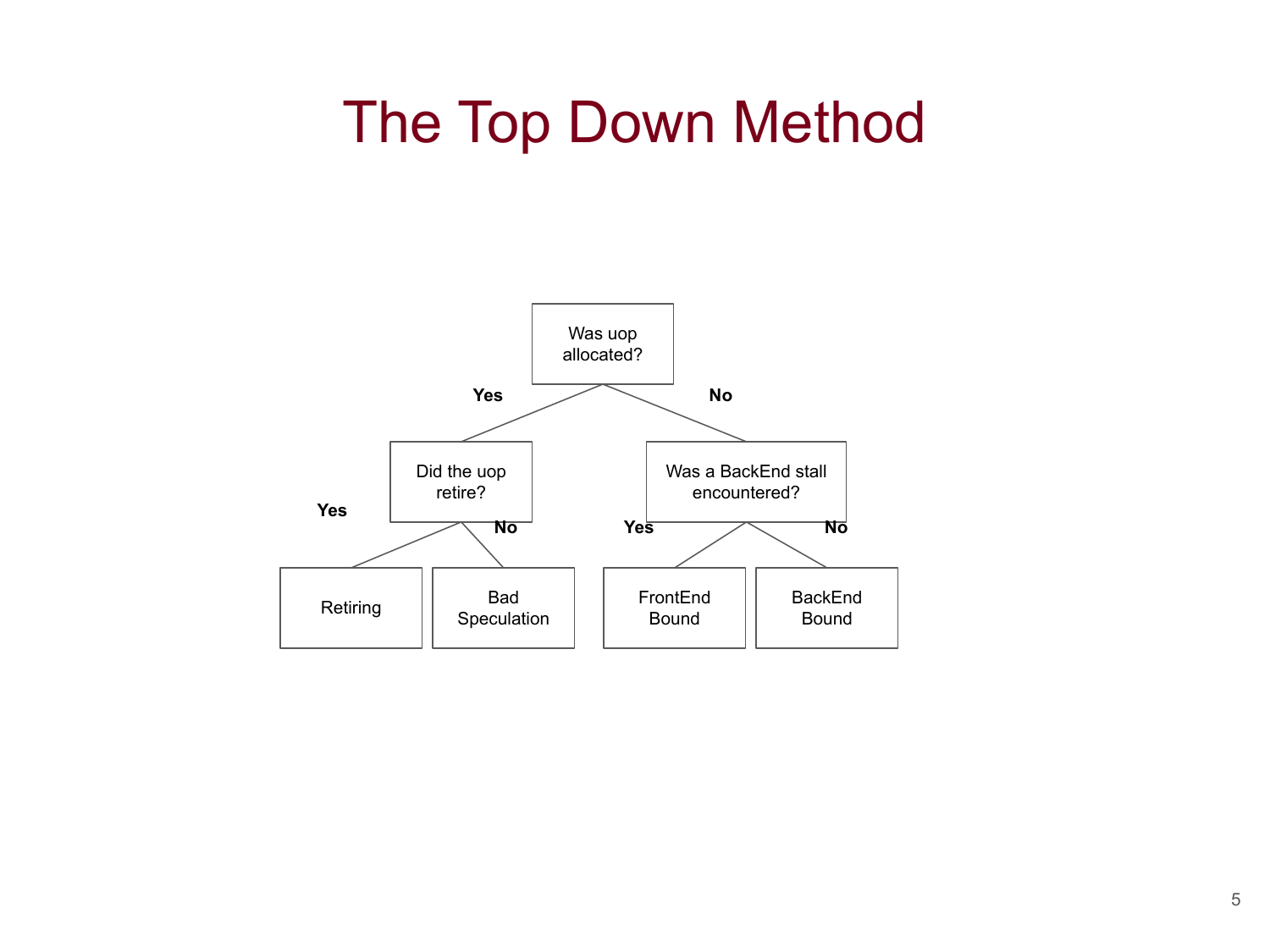. It's been used to compare different currencies

- . Most notable example is the Big Mac Index.
	- . Big Mac comparison: in the US (\$3.57) and Brazil (7.50 Reales).
	- . 1.58 is the currency exchange rate.

$$
7.50 / 3.57 = 2.10
$$

 $(2.10 - 1.58) * 100 / 1.58 = 32.91\%$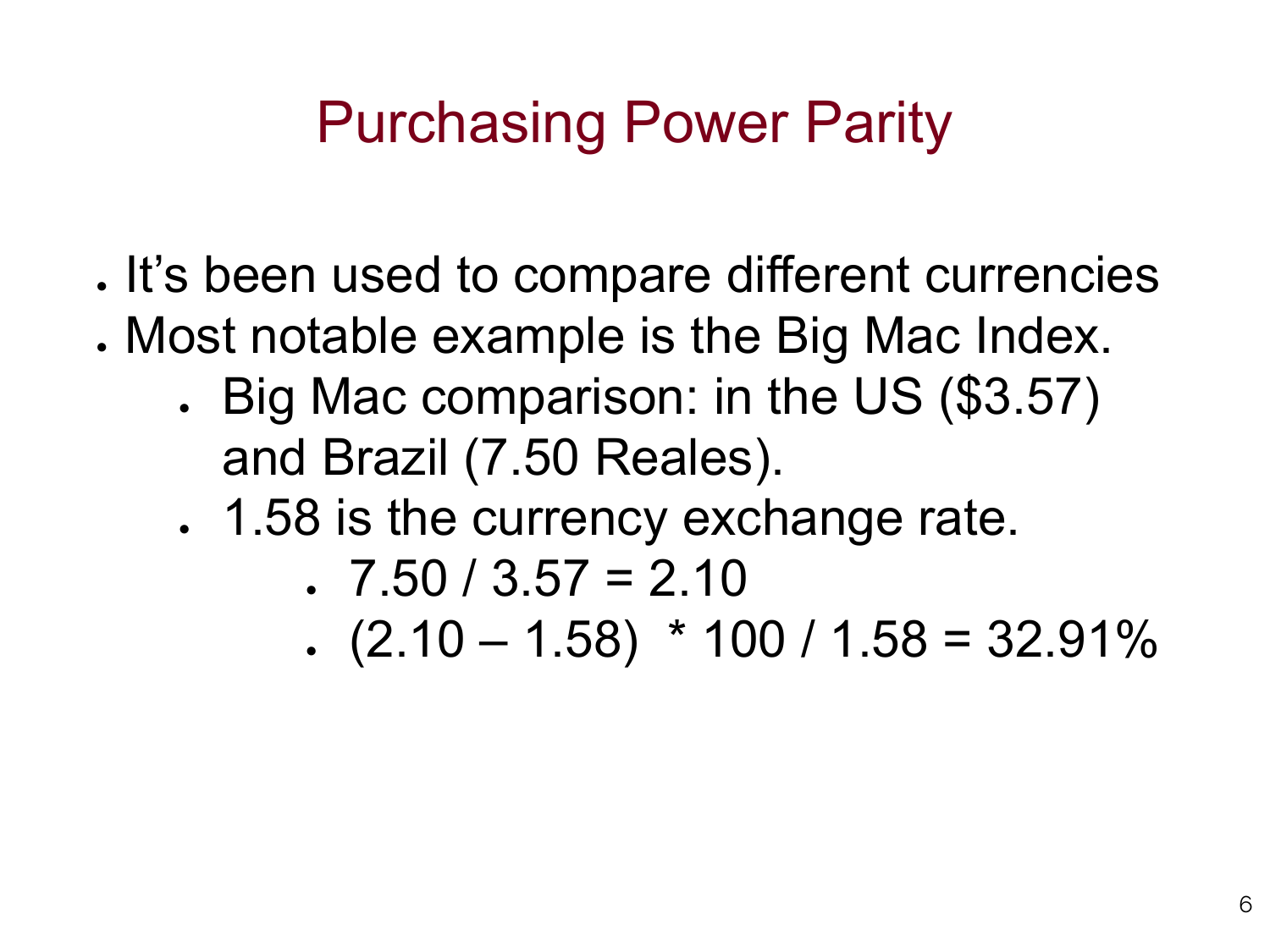- . In terms of PPP, currencies can be
	- . Overvalued
	- . Undervalued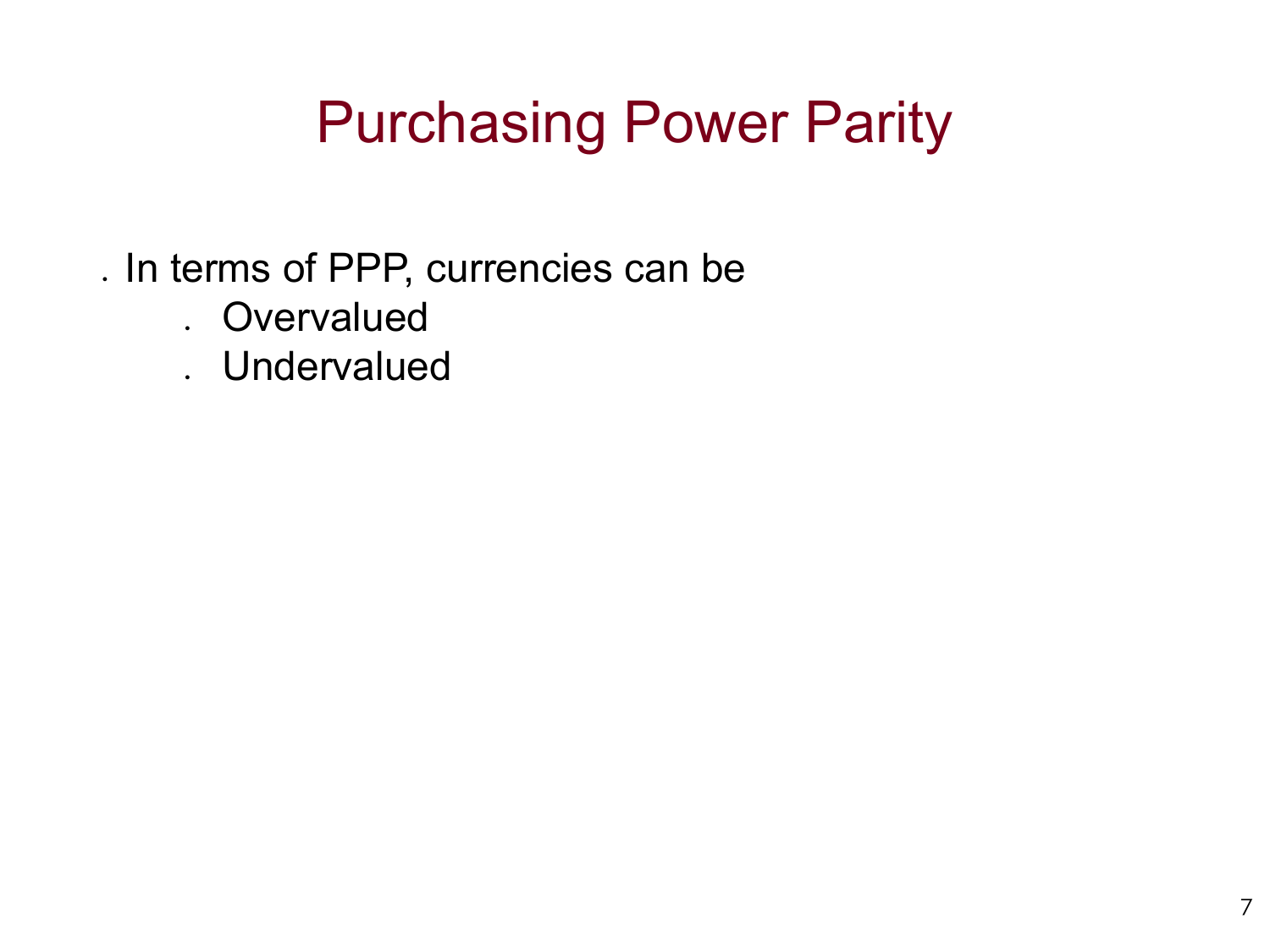$PPP\_Exchange\_Rate = CPU\_clk/CPU\_clk_{baseline}$  $(3)$ 

 $PPP = 100 * ((Metric/Metric<sub>baseline</sub>)$ <br>(4) -PPP\_Exchange\_Rate)/PPP\_Exchange\_Rate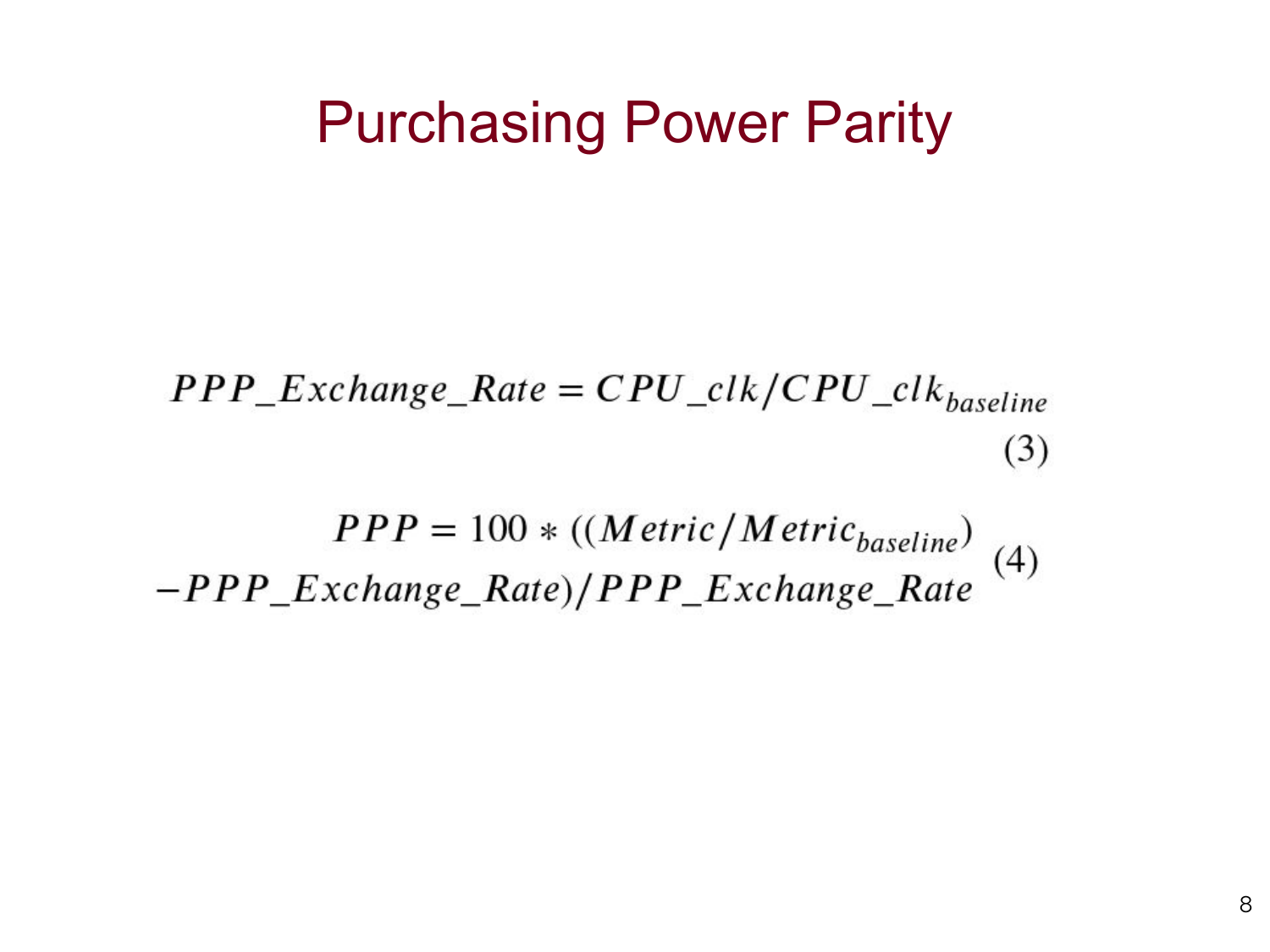- When PPP is applied to performance metrics
	- Currency can be number of cycles
	- Product is a performance metric
	- PPP normalized percentage rates
		- $\bullet$  Can be close to 0%
		- Be negative
			- more cpu cycles required when compared to the the baseline
		- Be positive
			- fewer CPU cycles required when compared to the baseline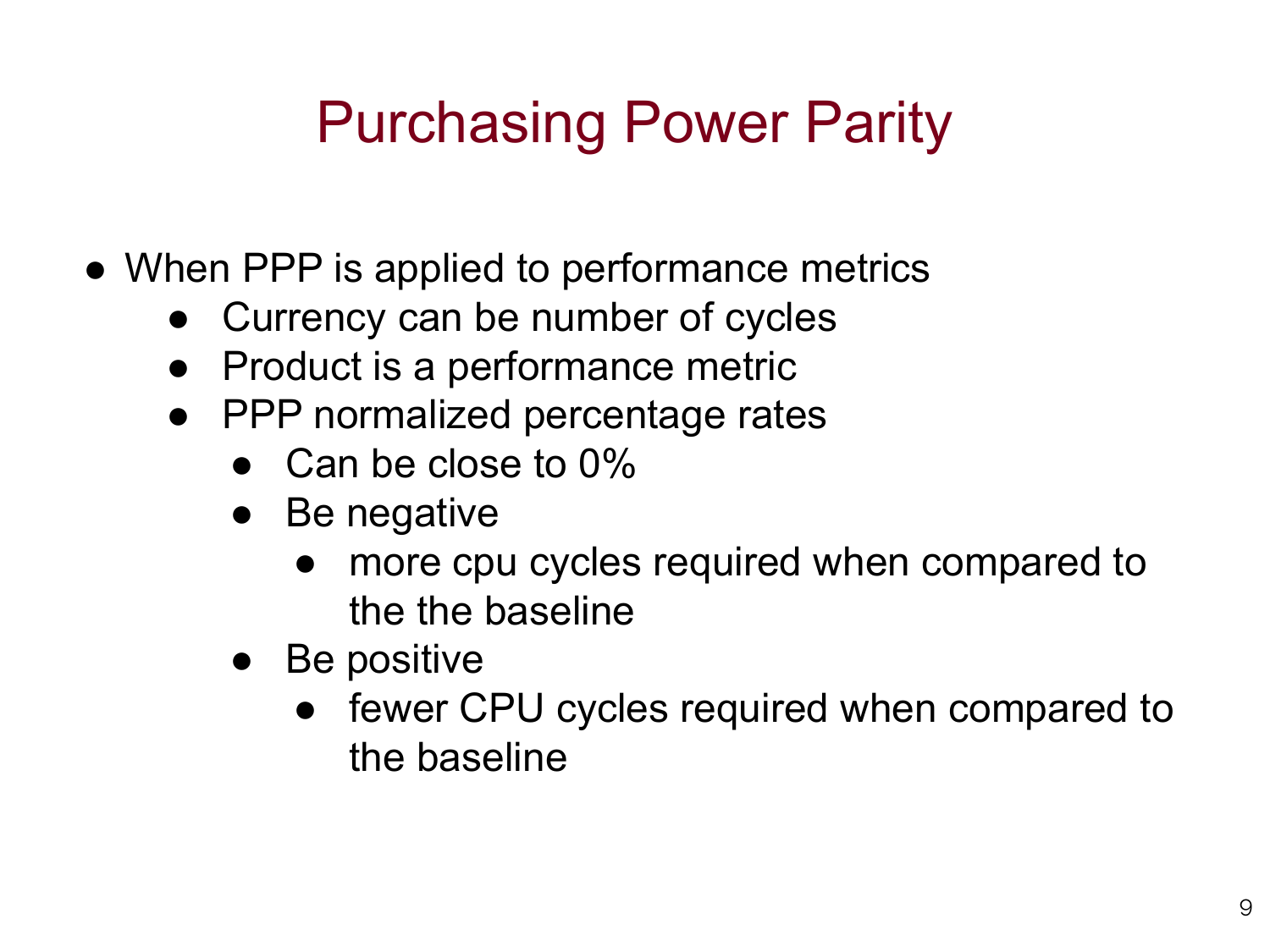## Experimental Setup

- Used SPFC OMP2012
- Intel(R) Xeon(R) Silver 4110 CPU  $@$  2.10GHz with 8 cores per socket, 2 threads per core
- Centos 7.6
- Compared
	- Intel 2021.1 compiler suite
	- Patches were enabled/disabled by adding a 1 or 0 in
		- /sys/kernel/debug/x86/ibrs\_enabled
		- /sys/kernel/debug/x86/retp\_enabled
		- /sys/kernel/debug/x86/pti\_enabled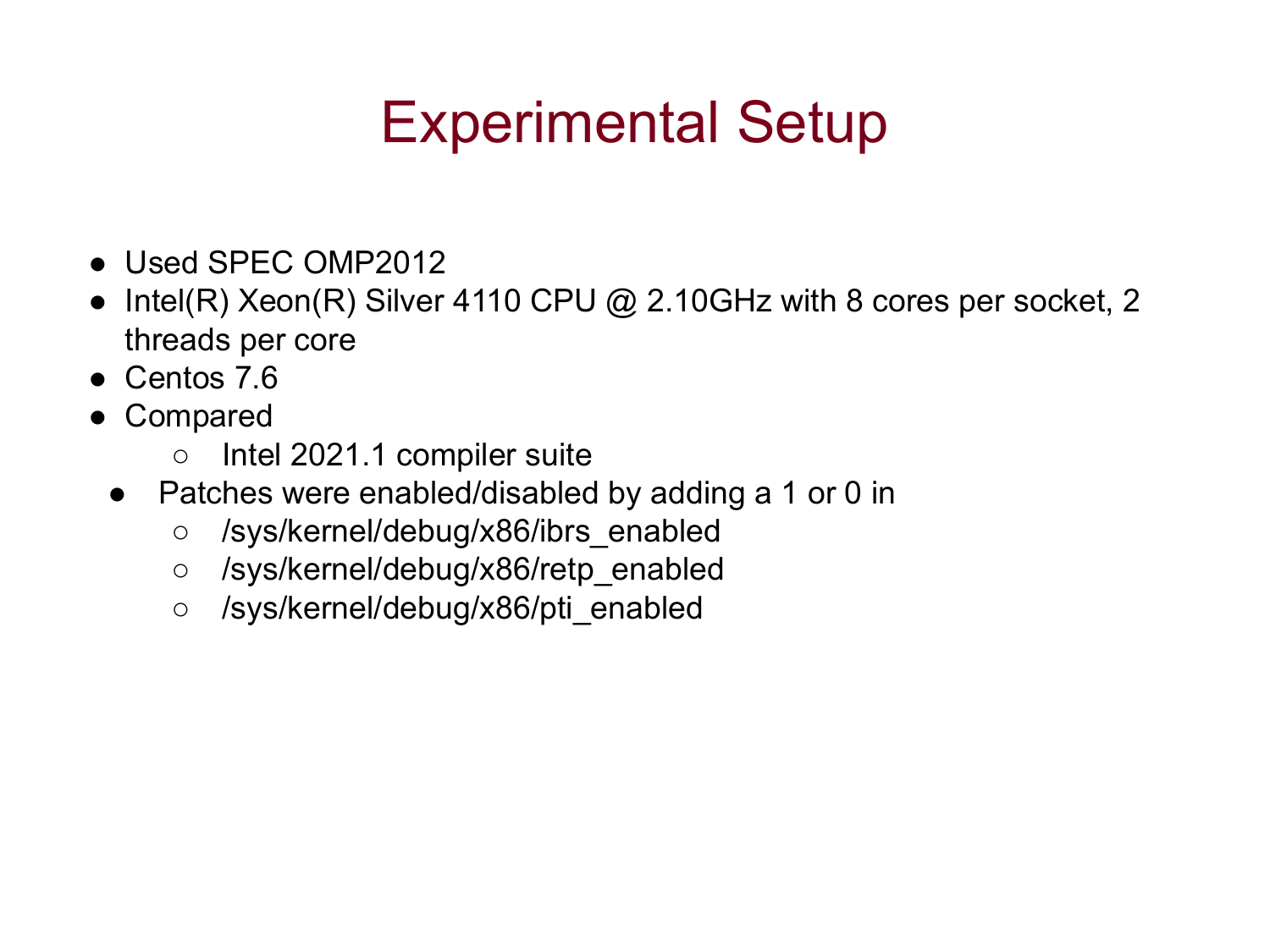### Runtimes

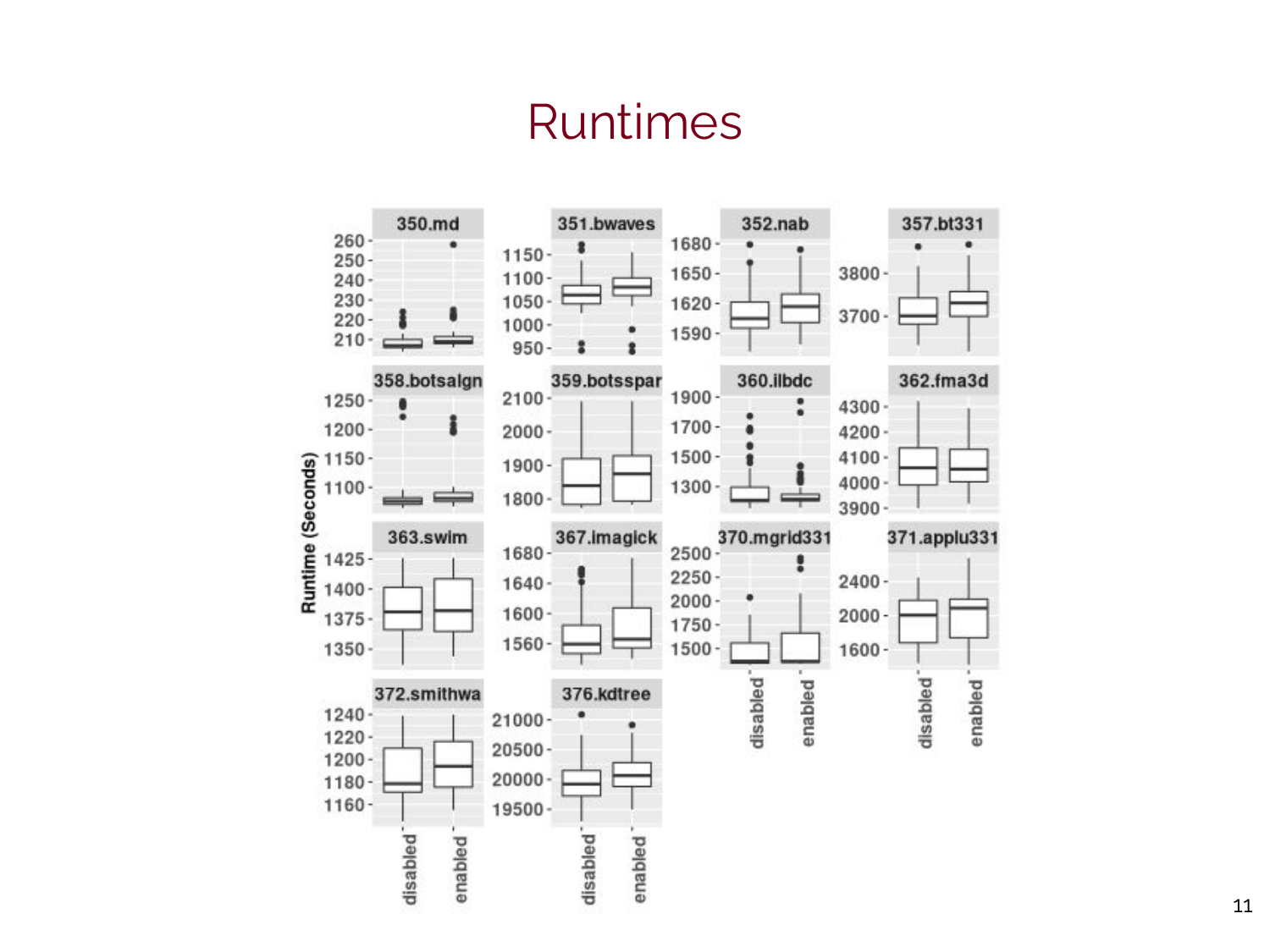### 350.MD Top-Down Results for Bad Speculation

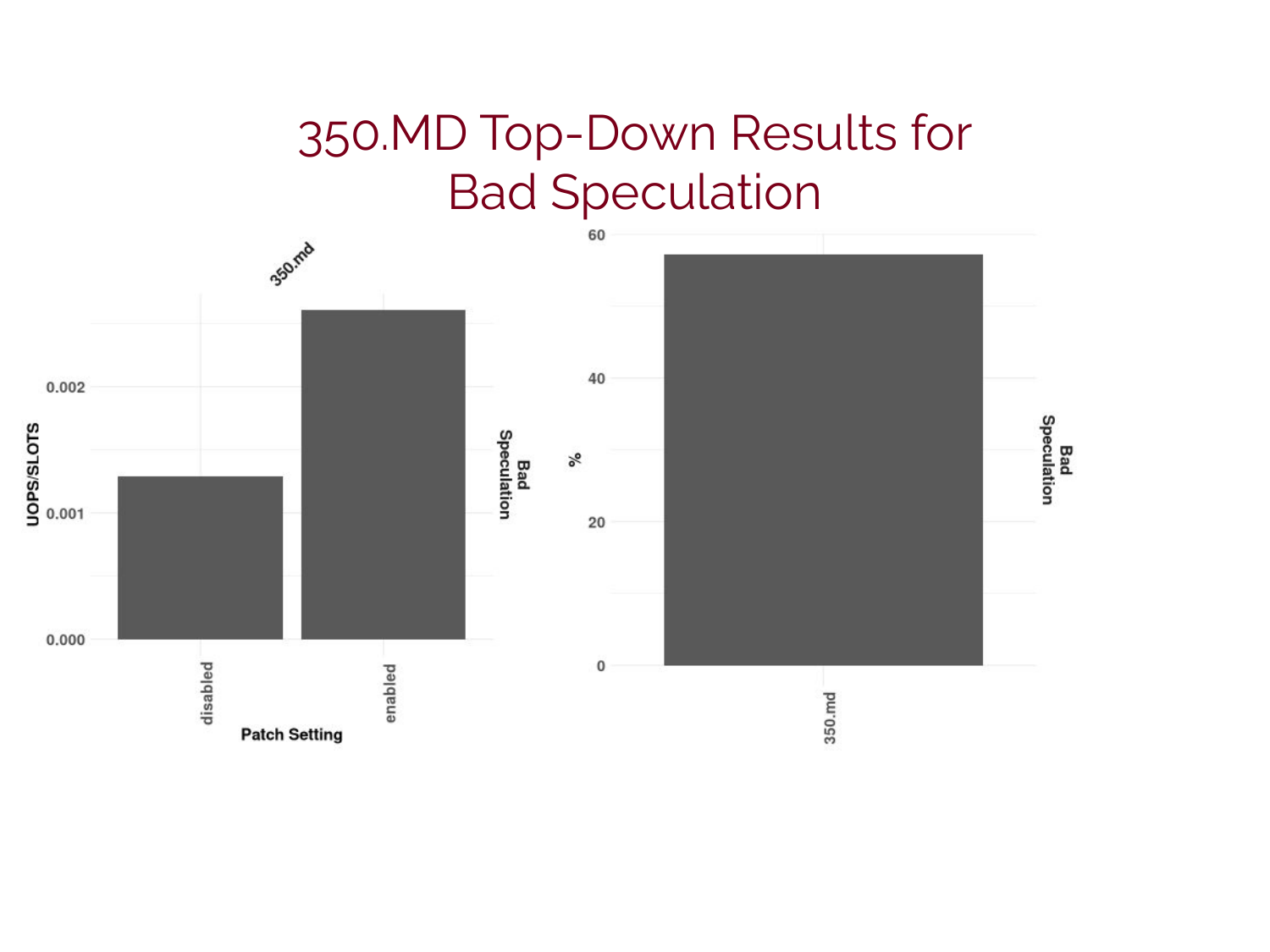### 350.MD Retiring Results

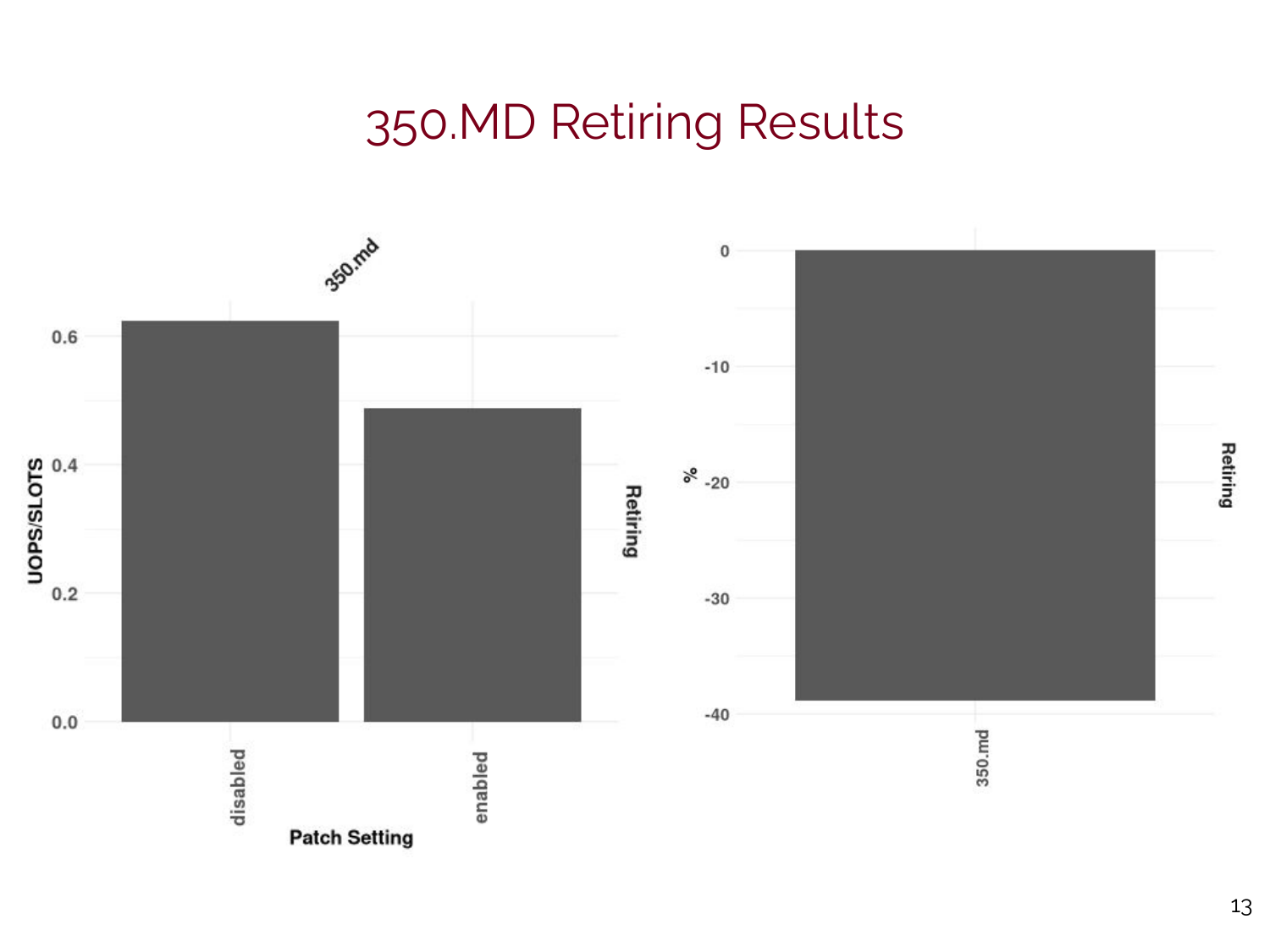# Take Aways

- PPP normalized metrics make it possible to identify relative differences between rates
- It makes it possible to distinguish between similar rates
- Rates that are different can be amplified or reduced